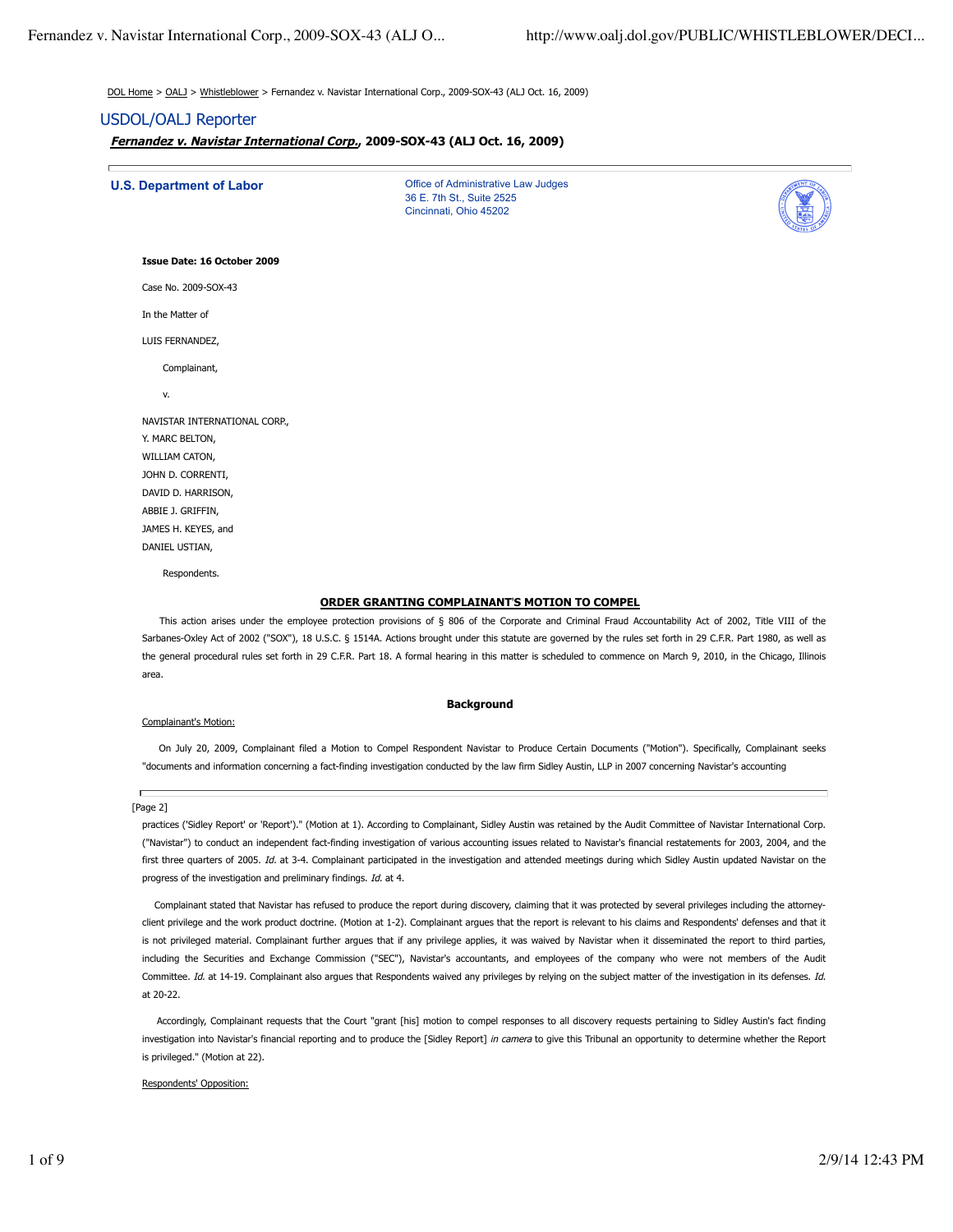On August 3, 2009, Respondents filed an Opposition to Complainant's Motion to Compel ("Opposition").<sup>1</sup> Respondents argue that the Sidley Report is "absolutely irrelevant" to Complainant's case. (Opposition at 6-11).<sup>2</sup> Respondents also argue that the Sidley Report was prepared in anticipation of litigation and is protected by the attorney-client privilege and

## п [Page 3]

the work product doctrine. Id. at 7, 11-19. Respondents maintain that these privileges were not waived by Navistar, when it disclosed the report to certain third parties. Specifically, Respondents argue that disclosure to the SEC did not constitute waiver, as Navistar had a confidentiality agreement with the SEC; further, they argue that disclosure within the company did not constitute wavier and disclosure to Navistar's accountants did not result in a privilege waiver under the common interest doctrine. Id. at 7. Finally, Respondents argue that subject matter waiver is unwarranted because Navistar never placed the Sidley Report at issue in this litigation. Id. For these reasons, Respondents request that Complainant's motion to compel be denied. Id. at 29.

## Complainant's Reply:

On August 20, 2009, Complainant filed a reply in support of his motion to compel. ("Reply").<sup>3</sup> Complainant first addressed several factual contentions made by Respondent, with which he disagreed. (Reply at 2-7). Complainant then argued that Navistar had waived any privilege that attached to the Sidley Report, by its disclosure of the report to the SEC and its auditors. Id. at 7-14. Complainant further explained why the report is relevant to his claims and requested that his motion to compel be granted. Id. at 15.

## Respondents' Surreply:

On September 14, 2009, Respondents filed a surreply to Complainant's motion ("Surreply.")<sup>4</sup> Respondents maintain that the Sidley Report is irrelevant to this litigation, and note that the report contains information regarding accounting topics that Complainant admitted are irrelevant to his case. (Surreply

## Н [Page 4]

at 2-7). Respondents maintain that no privilege was waived. Id. at 9-17). Accordingly, they request that Complainant's motion to compel be denied. Id. at 17.

### **Discussion**

## Scope of Discovery & Motions to Compel:

 The procedural rules at 29 C.F.R. Part 18 provide for a broad scope of discovery and require that the parties provide detailed answers to the discovery requested. 29 C.F.R. §§ 18.14, 18.17- 18.20. Parties may "obtain discovery regarding any matter, not privileged, which is relevant to the subject matter involved in the proceeding, including the existence, description, nature, custody, condition, and location of any books, documents, or other tangible things and the identity and location of persons having knowledge of any discoverable matter." 29 C.F.R. § 18.14(a). Further, "[i]t is not ground for objection that information sought will not be admissible at the hearing if the information sought appears reasonably calculated to lead to the discovery of admissible evidence." 29 C.F.R. § 18.14(b).

 The pertinent inquiries, therefore, are 1) whether the Sidley Report is relevant to the subject matter of this case, and 2) whether the report and the related documents are privileged.

## Relevance:

 "At the pretrial discovery stage of a litigation, relevancy, as it relates to information sought to be disclosed, is broadly construed and incorporates information which is not admissible at trial if the information sought appears reasonably calculated to lead to the discovery of admissible evidence." Sokol v. Wyeth, Inc., No. 07-cv-08442 (S.D.N.Y. Aug. 4, 2008)(case below ALJ No. 2006-SOX-95); See 29 C.F.R. § 18.14(b); Fed. R. Civ. P. 26(b)(1); Hickman v. Taylor, 329 U.S. 495, 507, 67 S. Ct. 385, 392 (1947)("discovery rules are to be accorded a broad and liberal treatment").

 Complainant argues that the Sidley Report and related documents are relevant to his claims and defenses, because the documents will: 1) confirm the objective reasonableness of Complainant's disclosures to the Audit Committee and to Navistar officers regarding the material weakness in Navistar's internal controls, namely the "tone at the top," and the need to publicly

## [Page 5]

disclose the material weakness;<sup>5</sup> 2) help prove that Complainant provided information and participated in an investigation concerning violations of SEC rules governing internal auditing controls, conduct that Complainant argues is protected; 3) provide further evidence of Respondents' motives to terminate Complainant's employment;<sup>6</sup> and, 4) "shed light on Navistar's motive for bringing retaliatory claims against Fernandez in state court." (Motion at 9-10; Reply at 14-16). In his Reply, Complainant also argues that the report is relevant to this proceeding, as Complainant's participation in the investigation is one of his alleged protected activities. (Reply at 4). Respondents contend that the Sidley Report is entirely unrelated to Complainant's claims or Navistar's defenses. (Opposition at 7-11). Respondents state that:

Sidley Austin's report relates to the accounting discrepancies underlying Navistar's financial restatement. Sidley Austin was retained to conduct the investigation in August 2006, nine months before Navistar hired Mr. Fernandez. Every single event that is the subject of the report took place long before Mr. Fernandez was hired. . . . The report does not once reference Mr. Fernandez. Obtaining a copy of the report can only serve to cause undue embarrassment to the individuals investigated therein.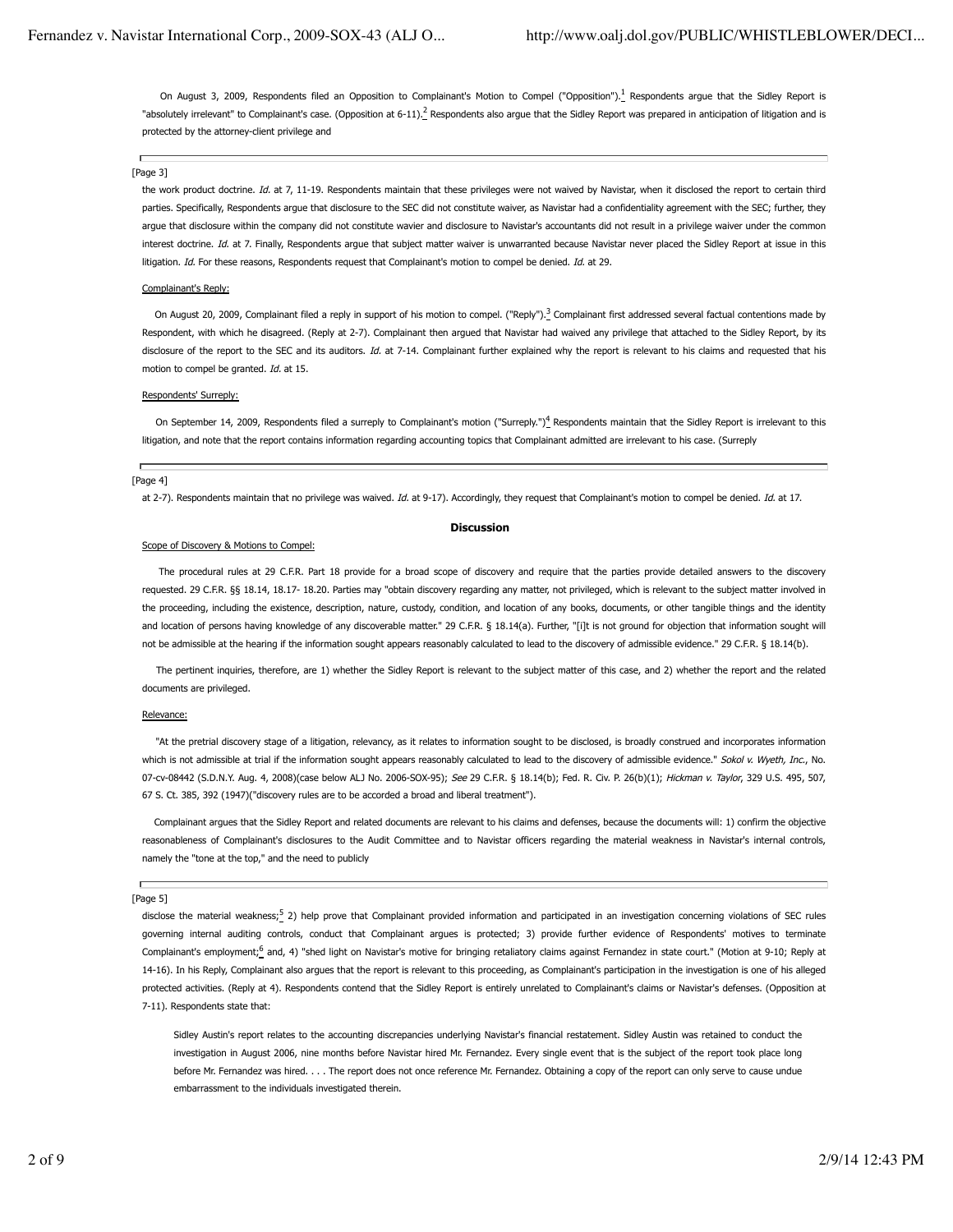## [Page 6]

Id. at 8. Respondents further argue that "Nowhere does Mr. Fernandez's complaint allege that he was retaliated against for aiding Sidley Austin with its internal investigation." Id. at 11.

 Regarding Complainant's specific assertions of relevance, Respondents argue that the Sidley Report is not relevant to any of those issues. (Opposition at 8-10). First, Respondents argue that the Sidley Report is unnecessary to show the objective reasonableness of Complainant's disclosures to the Audit Committee. Id. at 8-9. Second, Respondents argue that Complainant does not need to prove that he provided information and participated in an investigation concerning violations of SEC rules. (Opposition at 9). Respondents note that they have admitted to Complainant's participation in the investigation. Id. Third, Respondents argue that the Sidley Report is not needed to provide "further evidence of Respondent's motive to terminate Complainant's employment." (Opposition at 9-10). Respondents note that Navistar self-reported its accounting discrepancies to the SEC. Respondents further maintain that Navistar's communications with attorneys at Sidley Austin had nothing to do with the public disclosures, as other law firms represent it in preparing its public filings. Id. at 10. Finally, Respondents argue that the State court lawsuit brought by Respondents was not for retaliatory purposes. (Surreply at 6-7). Therefore, Respondents argue that the report is entirely irrelevant to this proceeding. (Opposition at 11).

 Complainant referenced the Sidley Austin investigation on several occasions in his complaint. In his Third Amended Complaint, Complainant alleged that Respondents retaliated against him because he "disclosed information and participated in investigations about conduct that he reasonably believed violated, inter alia, rules of the [SEC]." (Third Amended Complaint ¶ 2). Complainant stated that he actively participated in the independent investigation by Sidley Austin, raising concerns about Navistar's internal controls. Id.  $\P$  32-33. Complainant also contended that Sidley Austin's investigation corroborated his concerns about Navistar's internal control deficiencies. Id. ¶¶ 67-70.

 I interpret the regulatory provisions on discovery to require the full disclosure of all relevant information and documents prior to the hearing. Here, Complainant has shown that the report is relevant to the subject matter of his case. Accordingly, unless the report is privileged, it must be produced.

## [Page 7]

#### Privilege:

 Only non-privileged information and materials may be obtained through discovery. 29 C.F.R. § 18.14(a). Respondents argue that the Sidley Report is protected by both the attorneyclient and work product privileges. (Opposition at 11-19). Complainant argues that neither privilege is applicable to the Sidley Report and related documents. (Motion at 10-14).

### Attorney-Client Privilege

 Respondents argue that the Sidley Report and related communication are protected by the attorney-client privilege. (Opposition at 11-14). Respondents contend that this privilege protects not only traditional legal advice, but also overall legal assistance. Id. Respondents cite to several cases for the proposition that attorneys may be hired to conduct internal investigations in their professional legal capacity. Id. at 12. Respondents contend that the Sidley Austin "investigation involved recreating the legally relevant facts, determining legal compliance and providing legal advice to the company." Id. at 13. Respondents state that the attorneys at Sidley Austin were not retained solely, or largely, for business advice, but instead were retained to review "the conduct of individuals with an 'eye to the legally relevant,' including legal duties of care and other standards used to assess the events underlying the restatement." Id. at 13. Respondents note that the report was created by an attorney, not simply sent to an attorney in an attempt to create a privilege shield, as was the situation in cases cited by Complainant. Id. at 14 n.2.

 Complainant argues that the attorney-client privilege does not apply to the Sidley Report. (Motion at 10-12). Complainant states that Sidley "was conducting 'a fact-finding investigation' with the intention of disclosing the results of the investigation to the SEC (rather than providing legal advice to Navistar or its Board in confidence)," and thus argues that the report is not privileged. Id. at 11. Complainant argues that "conducting a fact-finding investigation that would be publicly disclosed is fundamentally inconsistent with the role of an attorney who is hired to provide legal advice that is intended to be kept confidential." Id. at 12. Further, Complainant states that simply because the person preparing the report was an attorney does not deem the work privileged where no legal advice was sought or given. Id. Finally, Complainant argues that if a portion of the report is considered legal advice, the proper inquiry is whether an element of legal advice predominates the

## [Page 8]

communication, or whether it is incidental to business advice. Complainant states that "As the primary purpose of the Sidley Report was to summarize the results of a fact-finding investigation, rather than to provide legal advice, the Report is not privileged." Id.

 The attorney-client privilege is governed by the principles of common law and exists "to encourage full and frank communication between attorneys and their clients, and thereby promote broader public interests in the observance of law and administration of justice." Upjohn Co. v. U.S., 449 U.S. 383, 389 (1981). The Court of Appeals for the Seventh Circuit, under whose jurisdiction this case arises, has adopted the following general principles of the attorney-client privilege:

(1) Where legal advice of any kind is sought (2) from a professional legal adviser in his capacity as such, (3) the communications relating to that purpose, (4) made in confidence (5) by the client, (6) are at his instance permanently protected (7) from disclosure by himself or by the legal adviser, (8) except the protection be waived.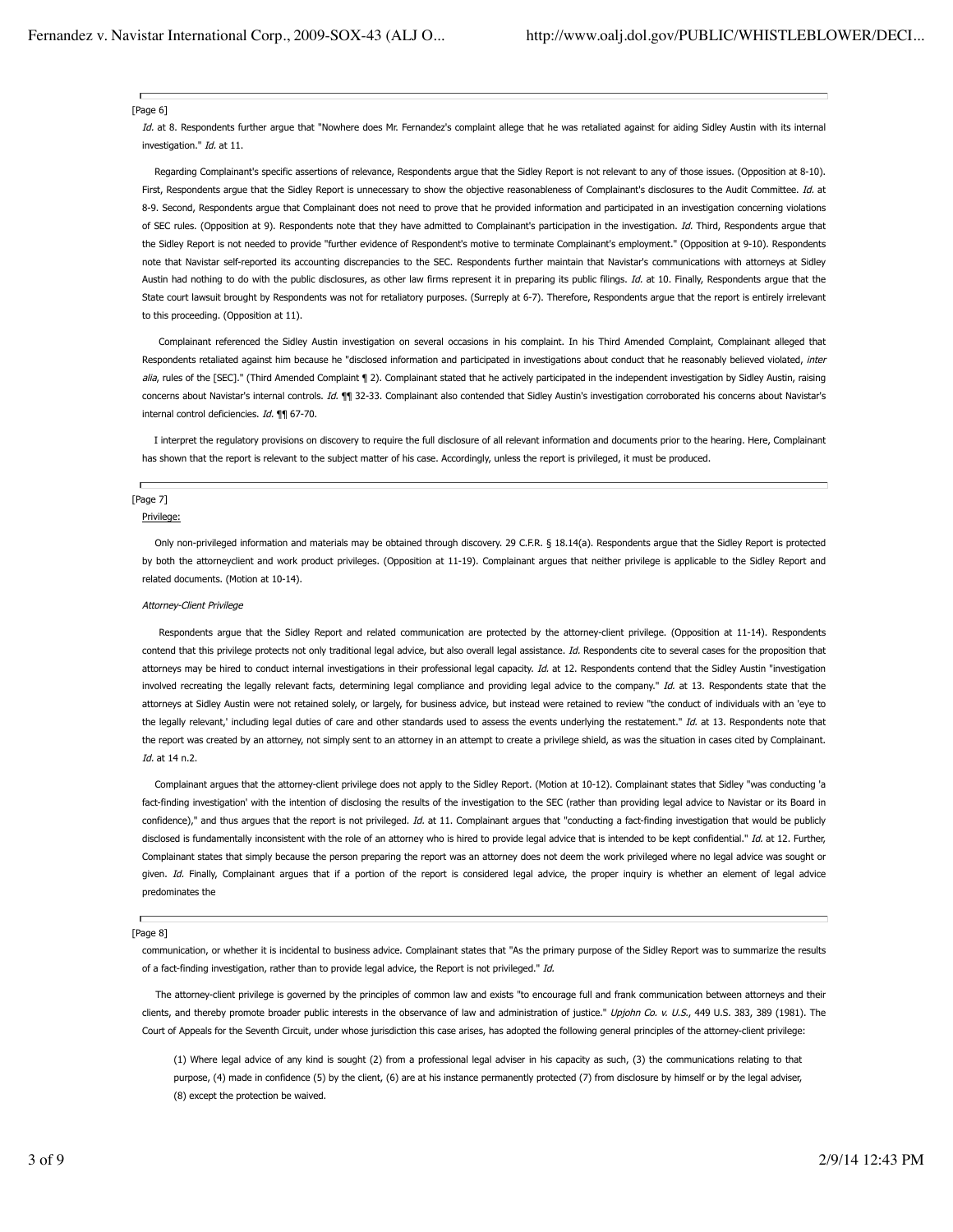U.S. v. White, 950 F.2d 426, 430 (7th Cir. 1991)(quoting United States v. Lawless, 709 F.2d 485, 487 (7th Cir. 1983)(citing 8 Wigmore § 2292)). The party seeking to invoke the privilege carries the burden of establishing all essential elements. Id.

Courts have held that the attorney-client privilege can apply to investigations performed by attorneys, in addition to more traditional legal services. Upjohn, 449 U.S. at 390-92 ("The first step in the resolution of any legal problem is ascertaining the factual background and sifting through the facts with an eye to the legally relevant."); In re Allen, 106 F.3d 582, 602 (4th Cir. 1997)("Courts have consistently recognized that investigation may be an important part of an attorney's legal services to a client."); Penesso v. LCC Int'l, Inc., ALJ No. 2005-SOX-16, Order Granting in Part and Denying in Part Complainant's Motion to Compel Discovery (ALJ March 18, 2005)(finding that an investigation prepared on behalf of a company's general counsel was protected by attorney-client privilege). The attorney must, however, perform the investigation in his or her legal capacity, not simply as a businessperson.

 The attorney-client privilege does not extend to all communications with an attorney. Merely sending a copy of a letter to one's attorney does not make the document confidential or trigger the attorney-client privilege. Bell Microproducts,

## г [Page 9]

Inc. v. Relational Funding Corp., 2002 WL 31133195 (N.D.Ill. 2002). Further, "[i]nformation imparted to counsel without any expectation of confidentiality is not privileged." In re Feldberg, 862 F.2d 622, 628 (7th Cir. 1988). If, therefore, a client transmits information to an attorney with the intent that it be sent to a third party, such information is not confidential. White, 950 F.2d at 430 (information disclosed for the purpose of assembly into a bankruptcy petition and supporting schedules was not confidential); U.S. v. Lawless, 709 F.2d 485, 487-88 (7th Cir. 1983).

 Here, the attorneys at Sidley Austin performed an investigation into Navistar's financial restatements of 2003, 2004, and 2005. (Motion at 3-4). Respondents argue that the investigation involved determinations of legal compliance, including legal duties of care of the individuals investigated. (Opposition at 13). Complainant maintains, however, that the investigation report communicated business advice, not legal advice. (Motion at 11-12). I find that the investigation into Navistar's financial restatements required the attorneys at Sidley Austin to act in their capacity as attorneys. Moreover, although some results of the investigation were disclosed to the public, I find that the Sidley Report and related documents were intended to be kept confidential. Accordingly, I find that Respondents have established that the attorney-client privilege protects the Sidley Report and related correspondence from disclosure during discovery, unless the privilege has been waived.

#### Work Product Protection

 Respondents contend that Sidley Austin's internal investigation materials are protected by the attorney work product doctrine, and that Complainant has not demonstrated a substantial need for those documents. (Opposition at 14). Respondents contend that the Sidley Report was prepared in anticipation of litigation. "As soon as Navistar determined that a restatement of its financials was necessary, it knew that there was a reasonable expectation that litigation could follow because an event giving rise to articulable claims had arisen." Id. at 15. Respondents also note that Navistar has been named in at least three suits relating to its restatement. Id. at 15-16. Respondents contend that Sidley Austin was hired to conduct a full-scale inquiry, precisely because of the threat of litigation. Id. at 16.

The Sidley Austin investigation and resulting report was not an undertaking in the ordinary course. The report

## [Page 10]

was instigated by an unusual multi-year restatement. The company had never engaged in this type of largescale, sixteen month-long investigation, particularly by outside counsel. Further, the securities lawsuits against Navistar (irrespective of the lack of merit) were reasonably anticipated for a large, public company engaging in a multi-year restatement.

Id. at 17. Respondents deny that the report was prepared for the SEC and state that another law firm represented Navistar for that purpose. Id. at 17-18.<sup>7</sup>

 Complainant argues that the Sidley Report is unrelated to litigation and is not protected under the work product doctrine. (Motion at 12-14). Complainant states that:

Performing a fact-finding investigation for the purpose of reporting the cause of an earnings restatement to the SEC is wholly inconsistent with the purpose of the work product doctrine, i.e., Sidley Austin was not developing a confidential strategy for defending against claims, but instead was gathering information for the purpose of a public disclosure, and indeed the results of the investigation were disclosed to shareholders. . . . The fact that Navistar disclosed the Sidley Report to the SEC calls into doubt whether the Report really qualifies for work product protection.

Even if Navistar can demonstrate that the Sidley Report is work product prepared in anticipation of litigation concerning securities law violations, the Report should be discoverable under Rule 26(b)(3) in that the Report would not reveal Navistar's strategy in the instant litigation. Fernandez is not pursuing a shareholder fraud action, but instead is pursuing a retaliation claim and therefore the Report would not reveal any legal strategy that could give Fernandez an advantage in pursuing his retaliation claim. As Navistar can designate the Report confidential under

## [Page 11]

the protective order to which the parties have stipulated in this case, there is no risk that any material in the report would be shared by Fernandez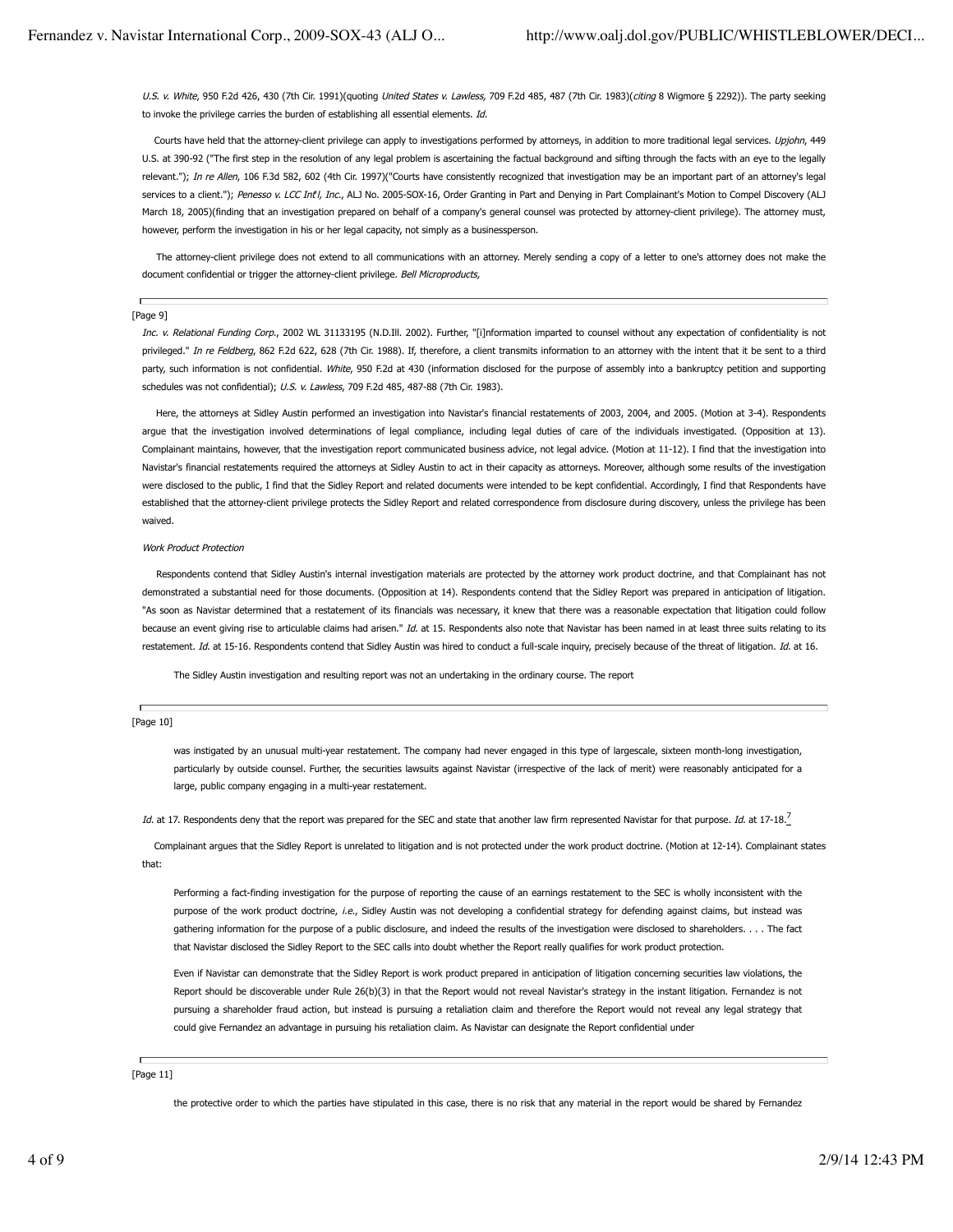#### with a plaintiff in a shareholder fraud action.

## Id. at 13-14.

The work product doctrine protects otherwise discoverable documents prepared in anticipation of litigation or for trial. Hickman v. Taylor, 329 U.S. 495 (1947). The doctrine was codified in the Federal Rules of Civil Procedure, and has been included in the Rules of Practice and Procedure for Administrative Hearings Before the Office of Administrative Law Judges, as follows:

(c) A party may obtain discovery of documents and tangible things otherwise discoverable under paragraph (a) of this section and prepared in anticipation of or for the hearing by or for another party's representative (including his or her attorney, consultant, surety, indemnitor, insurer, or agent) only upon a showing that the party seeking discovery has substantial need of the materials in the preparation of his or her case and that he or she is unable without undue hardship to obtain the substantial equivalent of the materials by other means. In ordering discovery of such materials when the required showing has been made, the administrative law judge shall protect against disclosure of the mental impressions, conclusions, opinions, or legal theories of an attorney or other representative of a party concerning the proceeding.

## 29 C.F.R. § 18.14(c); see also Fed. R. Civ. P. 26(b)(3).

 The threshold determination is whether the documents sought during discovery were prepared in anticipation of litigation or for a hearing. The Seventh Circuit has held that "the test should be whether, in light of the nature of the document and the factual situation in the particular case, the document can be fairly said to have been prepared or obtained because of the prospect of litigation." Binks Mfg. Co. v. National Presto Indus., Inc., 709 F.2d 1109, 1118-19 (7th Cir. 1983)(quoting 8 Wright & Miller, Federal Practice & Procedure, Civil, Section 2024). The court stated that "the party seeking to assert the work product privilege has the burden of proving that 'at the very least some articulable claim, likely to lead to litigation, has arisen." Id. at 1119 (quoting Coastal States Gas Corp. v. Dep't of Energy, 617 F.2d 854, 865 (D.C. Cir. 1980)). However, "the mere fact that litigation does eventually ensue does not,

## Ē [Page 12]

by itself, cloak materials prepared by an attorney with the protection of the work product privilege."Id. at 1118.

In Logan v. Commercial Union Ins. Co., 96 F.3d 971 (7th Cir. 1996), the Seventh Circuit maintained that "[w]hile much of the paperwork generated by insurance companies is prepared with an eye toward a possible legal dispute over a claim, it is important to distinguish between 'an investigative report developed in the ordinary course of business'as a precaution for the 'remote prospect of litigation'and materials prepared because 'some articulable claim, likely to lead to litigation . . . has arisen."" Logan, 96 F.3d at 977 (quoting Binks, 709 F.2d at 1120).

Courts have held that investigative reports are protected by the work product doctrine if they are prepared in anticipation of litigation. U.S. v. Nobles, 442 U.S. 225 (1975); Logan, 96 F.3d at 977; In re Vecco Instruments, 2007 WL 210110 (S.D.N.Y. Jan. 25, 2007); In re Allen, 106 F.3d 582 (4th Cir. 1997); Hollinger Int'l Inc. v. Hollinger Inc. (N.D.Ill. 2005); Penesso v. LCC Int<sup>1</sup>, Inc., ALJ No. 2005-SOX-16, Order Granting in Part and Denying in Part Complainant's Motion to Compel Discovery (ALJ March 18, 2005). In 2007, the federal district court for the Southern District of New York encountered a factually similar case, in which a corporation's outside counsel conducted an internal investigation regarding the possible need for a financial restatement. In re Vecco Instruments, 2007 WL 210110 (S.D.N.Y. Jan. 25, 2007). In an unpublished decision, the court found that the documents were eligible for work product protection. *Id.* 

If the investigation is not related to future litigation, however, it does not receive work product protection. Diversified Indus., Inc. v. Meredith, 572 F.2d 596 (8th Cir. 1977)(en banc 1978). In Diversified Industries, the Eighth Circuit held that the work product doctrine did not cover an investigation into business practices prompted by the disclosure of certain information during the course of earlier litigation. Id. at 600. The court found that the law firm was not employed to give legal advice to the company or to represent it in any pending or potential litigation. Id. On hearing en banc, however, the court held that the attorney-client privilege was applicable. Id. at 611.

 Here, Respondents restated their finances for the years 2003, 2004, and the first three quarters of 2005. Respondents contend that Navistar had a reasonable expectation that shareholder derivative litigation would follow as a result of these restatements, based on examples of other large companies that

## Ē [Page 13]

restated their financials with the SEC. (Opposition at 15). Indeed, Navistar has been sued in at least three cases relating to its financial restatement. Id. at 15-16. I find that an articulable claim had arisen, and that the report was prepared in anticipation of litigation that would likely ensue. Accordingly, I find that the work product doctrine applies to the Sidley Report and related documents, and that the doctrine protects these documents from disclosure, unless it has been waived.

#### Waiver of Privileges:

 Courts have generally held that a voluntary disclosure of attorney-client privileged material to a third party waives the privilege as to all. Disclosure of information protected by the work product privilege, however, only results in a waiver if it is disclosed or made available to an adversary. "While the attorneyclient privilege is often treated as waived by any voluntary disclosure, only disclosures that are 'inconsistent with the adversary system'are deemed to waive work-product protection." Edna Selan Epstein, The Attorney-Client Privilege and the Work- Product Doctrine 610 (American Bar Association 4th ed. 2001). Complainant argues that even if a privilege is applicable,

Navistar waived any privilege by providing the report to several third parties. (Motion at 14-19). Complainant contends that in the Seventh Circuit, "[k]nowing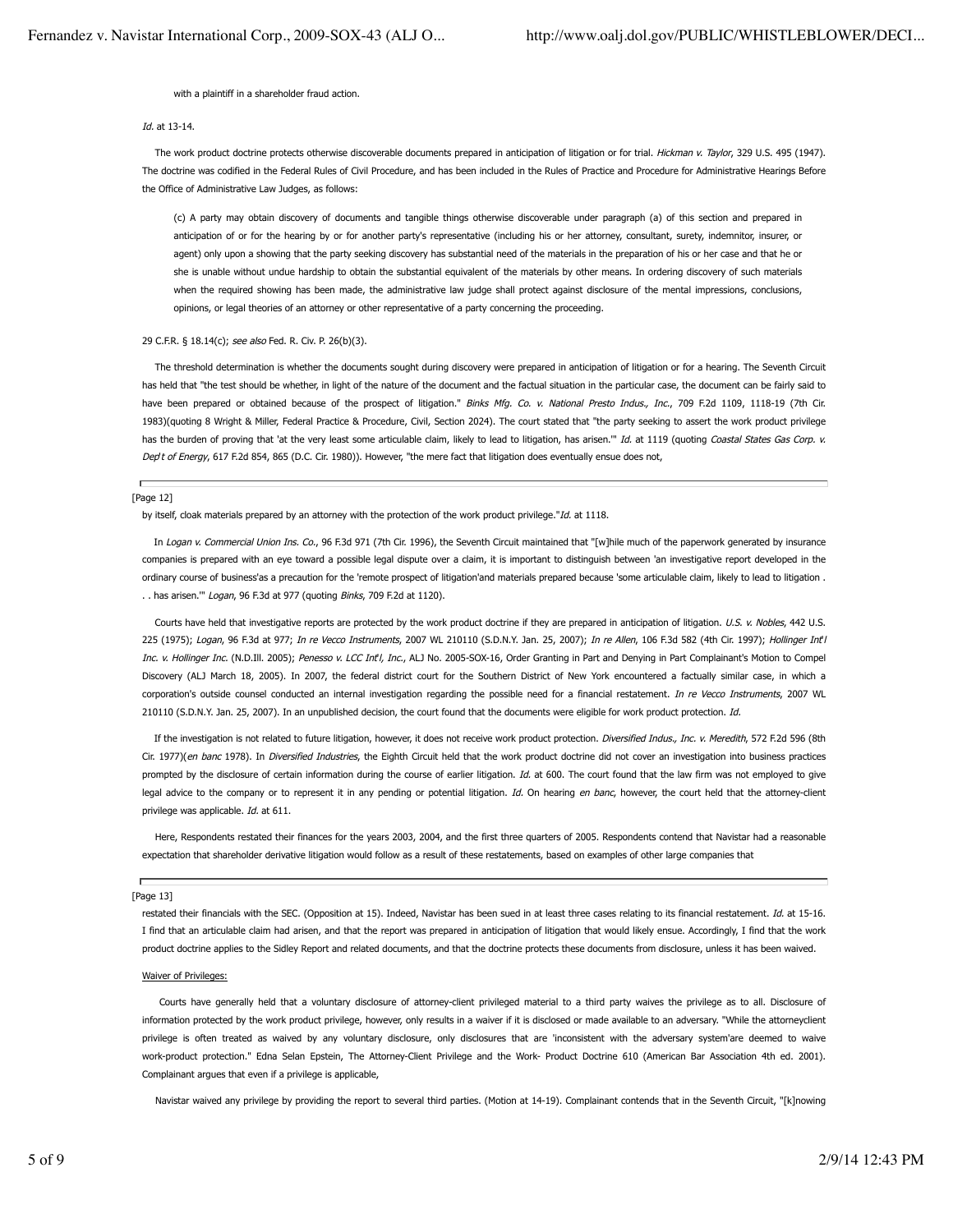disclosure to a third party almost invariably surrenders the privilege with respect to the world at large; selective disclosure is not an option."(Motion at 15)(quoting Burden-Meeks v. Welch, 319 F.3d 897 (7th Cir. 2003)). Complainant argues that Navistar's Audit Committee waived its privilege regarding the Sidley Report when it disclosed the report to the SEC, Navistar's Board Members, Officers, and Employees not on the Audit Committee, and to its independent auditors and consultants at KPMG and Calloway Partners. Id.

 Respondents argue that neither the attorney-client privilege, nor work product protection was waived. (Opposition at 19-27). Regarding work product protection, Respondents contend that "[b]ecause the concerns underlying this privilege are systemic and not related solely to confidentiality concerns, only those disclosures that are 'inconsistent with the adversary system'are deemed to waive work product protection."(Opposition at 19) (citing Eagle Compressors Inc. v. HEC Liquidating Corp., 206 F.R.D. 474, 479 (N.D.Ill. 2002)). Further, Respondents arque that "[w]aiver only occurs where disclosure to a third party occurs 'in a manner which substantially increases the opportunity for potential adversaries to obtain the information." Id. (citing Lawrence E. Jaffe Pension Plan v. Household Int'l, 237

## Ē [Page 14]

F.R.D. 176, 186 (N.D.Ill. 2006)). Respondents contend that the Sidley Report was not made available to any adversaries. (Opposition at 19-27). Respondents note that they entered into a confidentiality agreement with the SEC under which they agreed that the report would remain confidential. Id. at 23. Respondents further argue that Navistar shared a common interest of SEC compliance with its auditors, who should not be considered adversaries. Id. at 23-27.

#### Disclosure to the SEC

 The U.S. Circuit Courts of Appeal have taken divergent approaches as to whether disclosures of documents to third parties such as the SEC results in a complete waiver of the attorney-client and work product privileges.

The Eighth Circuit, in Diversified Industries, Inc. v. Meredith, 572 F.2d 596 (8th Cir. 1978), adopted the concept of selective waiver. In that case, the petitioner turned over privileged information during an SEC investigation and the respondent argued that the company had waived its attorneyclient privilege as to the disclosed materials. Diversified, 572 F.2d at 599. The court disagreed, and instead found that a limited waiver had occurred:

As Diversified disclosed these documents in a separate and nonpublic SEC investigation, we conclude that only a limited waiver of the privilege occurred. . . . To hold otherwise may have the effect of thwarting the developing procedure of corporations to employ independent outside counsel to investigate and advise them in order to protect stockholders, potential stockholders and customers.

## Id. at 611.

Many other circuit courts have rejected the concept of selective waiver, including the First, Third, Fourth, Sixth, and D.C. Circuits. United States v. Mass. Inst. of Tech., 129 F.3d 681, 686-87 (1st Cir. 1997); Westinghouse Elec. Corp. v. Republic of the Philippines, 951 F.2d 1414, 1425 (3d Cir. 1991); In re Martin Marietta Corp., 856 F.2d 619, 623-24 (4th Cir. 1988), cert. denied, 490 U.S. 1011 (1989); In re Columbia/HCA Healthcare Corp. Billing Practices Litig., 293 F.3d 289, 307 (6th Cir. 2002); Permian Corp. v. United States, 665 F.2d 1214, 1222 (D.C. Cir. 1981); In re Subpoenas Duces Tecum, 738 F.3d 1367 (D.C. Cir. 1984). These courts have essentially held that disclosure of privileged information to one individual is a waiver as to all.

#### [Page 15]

In Westinghouse, the Third Circuit held that disclosure of investigation findings to the SEC and Department of Justice ("DOJ") caused Westinghouse to waive both the attorney-client and work product privileges as to those documents. 951 F.2d at 1423-31. The court had "no difficulty concluding that the SEC and DOJ were Westinghouse's adversaries,"and held that disclosure of its work product to these government agencies "waived the work-product doctrine as against all other adversaries."Id. at 1428-29.

The Sixth Circuit, in Columbia/HCA Healthcare, engaged in a thorough review of the circuit law regarding selective waiver, and "after due consideration,"rejected the concept of selective waiver, "in any of its various forms."293 F.3d at 295-302. In that case, Columbia/HCA performed internal audits which it eventually produced to the DOJ after entering into a stringent confidentiality agreement. Id. at 291-92. In subsequent litigation, private insurance companies and individuals sought to obtain the audit documents, which Columbia/HCA argued were privileged. Id. After reviewing the law in other circuits, the Sixth Circuit determined that both the attorney-client privilege and the work product privilege were waived when the company disclosed the documents to the government. *Id.* at 302.

The First Circuit, in United States v. Massachusetts Institute of Technology ("IT", held that the attorney-client privilege was waived when MIT disclosed confidential information to a government audit committee. 129 F.3d at 684-86. Further, the court held that any work product protection was waived when the information was disclosed to the audit agency, " potential adversary."Id. at 687. The Court of Appeals for the District of Columbia has held that the attorney-client and work product privileges are waived when a document is provided to the SEC. Permian Corp. v. U.S., 665 F.2d 1214, 1222 (D.C. Cir. 1981)(holding that the attorney-client privilege was waived when a company disclosed confidential communications to the SEC staff); In re Subpoenas Duces Tecum, 738 F.3d 1367 (D.C. Cir. 1984)(finding that the work product privilege was waived when documents were provided to the SEC under no expectation of confidentiality).

The Seventh Circuit has not directly addressed the issue of whether disclosure of documents to the SEC, pursuant to a confidentiality agreement, results in a waiver of privileges. The court has, however, addressed the waiver of privilege by disclosure of documents to a third party.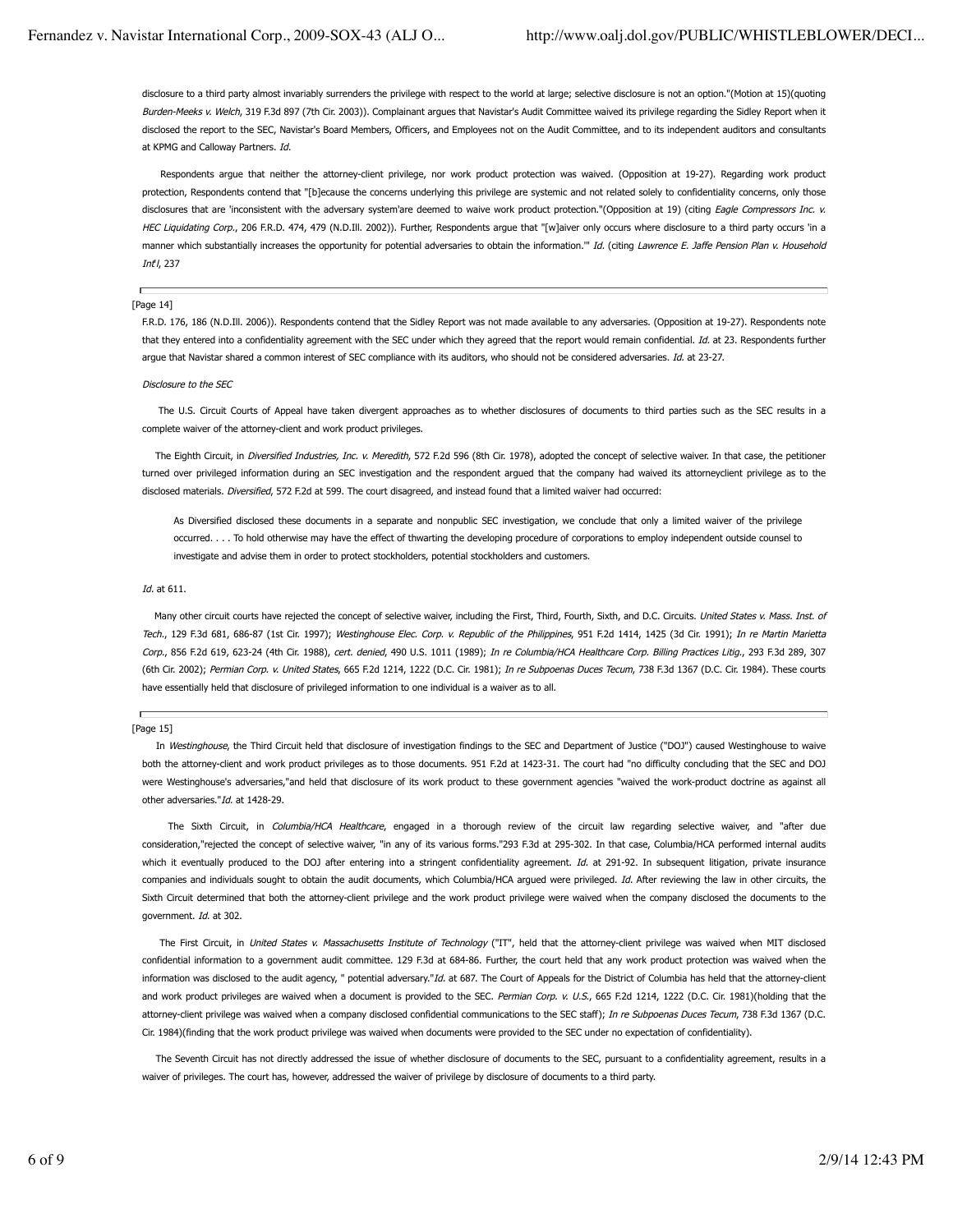## In Dellwood Farms, Inc. v. Cargill, Inc., 128 F.3d 1122 (7th Cir. 1997), the Seventh Circuit encountered a case in which

## [Page 16]

the government had disclosed to attorneys for a company under investigation audio and video tapes, which were protected by the "law enforcement investigatory privilege."Dellwood Farms, 128 F.3d at 1124. Placing significance on the lack of a confidentiality agreement between the government and the attorneys, the Seventh Circuit stated that "courts feel, reasonably enough, that the possessor of the privileged information should have been more careful, as by obtaining an agreement by the person to whom they made the disclosure not to spread it further." $Id$ . at 1127.

In 2003, the Seventh Circuit again addressed the issue of selective waiver. Burden-Meeks v. Welch, 319 F.3d 897 (7th Cir. 2003). In Burden-Meeks, the plaintiffs were former city employees who had been fired by the city's mayor. Id. at 898-99. The plaintiffs sought to obtain a copy of an investigation report, which discussed the city's litigation exposure. The report had been prepared by a third party, who then shared it with the mayor. Id. at 899. The court in Burden-Meeks expressed doubt that the report was protected by the attorney-client privilege, but held that any privilege was waived when the report was shown to the mayor. Citing its previous decision in Dellwood Farms, the court stated that "Knowing disclosure to a third party almost invariably surrenders the privilege with respect to the world at large; selective disclosure is not an option."Id.

 Although the Court of Appeals for the Seventh Circuit has not decided a case with facts similar to those here, district courts within this circuit have addressed analogous issues. In a recent case in the Northern District of Illinois, a magistrate judge held that a company did not waive its attorney-client or work product privileges by disclosing investigation documents to the SEC pursuant to a confidentiality agreement. Lawrence E. Jaffe Pension Plan v. Household Int' [Jaffe], 244 F.R.D. 412 (N.D.Ill. 2006). In Jaffe, the judge stated that "t]his court cannot say with any certainty whether the Seventh Circuit would apply selective waiver in this context, and the court declines to adopt a per se rule regarding waiver with respect to government disclosures."Id. at 433. The court went on to "gree[] with those cases finding that selective waiver may be appropriate when the disclosing party took steps to preserve its privilege." Accordingly, it found that work-product privilege had not been aived by the company' voluntary disclosure of otherwise privileged documents to the SEC. Id.

 Several other judges in the Northern District of Illinois, however, have held otherwise and found that work product and attorney-client privileges were waived when a document was

## Ē [Page 17]

disclosed to a government entity, regardless of any confidentiality agreements. See U.S. v. South Chicago Bank, 1998 WL 774001 (N.D.Ill. 1998)(attorney-client and work product privileges were waived by disclosure of a report to an Illinois Commissioner, who had agreed to keep the report confidential); In re Bank One Sec. Litig., 209 F.R.D. 418 (N.D.Ill. 2002)(bank waived work product privilege when it provided documents to a regulator, despite the existence of a confidentiality agreement); Hobley v. Burge, 2004 WL 856439 (N.D.Ill. 2004)(city waived any attorney-client and work product privileges upon disclosure of documents to the Special Prosecutor); In re Sulfuric Acid Antitrust Litig., 235 F.R.D. 407 (N.D.Ill. 2006)(holding that claims of privilege were waived when documents were produced to the DOJ).

Respondents rely heavily on the Jaffe decision to support their argument that they have not waived attorney-client and work product privileges as to the Sidley Report. Respondents also cite to cases in the Second and D.C. Circuits which leave open the possibility that a confidentiality agreement with the SEC may protect a party from waiving privilege. (Opposition at 23) (citing Salomon Brothers Treasury Litig. v. Steinhardt Partners, L.P., 9 F.3d 230, 236 (2d Cir. 1993)); In re Natural Gas Commodities Litig., 232 F.R.D. 208, 211 (S.D.N.Y 2005); In re Subpoenas Duces Tecum, 738 F.3d 1367 (D.C.Cir. 1984)).

Complainant argues that the Seventh Circuit rejected selective waiver in Burden-Meeks, and that the majority of the judges in the Northern District of Illinois have held that selective waiver does not preserve privilege upon disclosure to a government agency or entity, even if a confidentiality agreement is present. (Reply at  $8-11$ ). $8$ 

 In sum, the Seventh Circuit has not specifically ruled on the issue of selective waiver in this type of case. In one factually-analogous case in the Northern District of Illinois, selective waiver was applied. However, the majority of judges in the district have rejected the concept of selective waiver. Further, the vast majority of the circuit courts of appeal have held that privileges are waived when a document is disclosed to a government entity. Taking into account the range of approaches to this issue, the arguments of the parties, the policy behind

#### [Page 18]

the privileges, and the facts in this particular case, I agree with the majority of the courts that the attorney-client and work product privileges are waived upon disclosure to a third party adversary such as the SEC.

The attorney-client privilege exists "to encourage full and frank communication between attorneys and their clients" Upjohn, 449 U.S. at 389. Unlike the work product privilege, courts have generally held that the attorney-client privilege is waived when confidential communication is disclosed to any third party. The Seventh Circuit, when discussing the attorney-client privilege, specifically stated that "elective disclosure is not an option." Burden-Meeks, 319 F.3d at 899. Here, although Navistar had a confidentiality agreement with the SEC, I find that the attorneyclient privilege was waived when Navistar knowingly disclosed the Sidley Report to a third party.

Waiver of work product protection involves a more stringent standard and requires a disclosure that is inconsistent with the adversary system. Courts have consistently held that the SEC is an adversary, particularly when it is investigating the company in question. See e.g. In re Subpoenas Duces Tecum, 738 F.3d at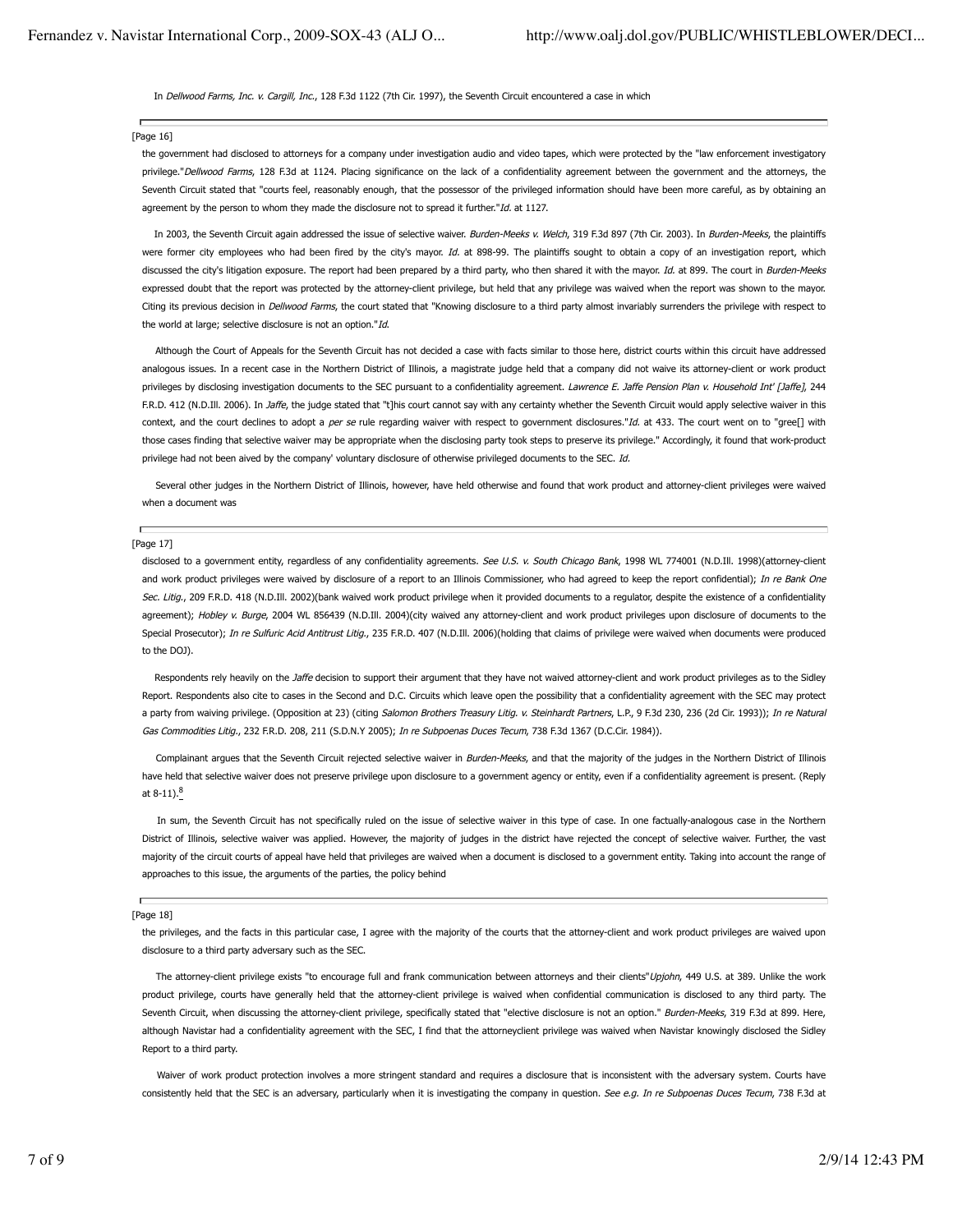1372; Westinghouse, 951 F.2d at 1428. Here, the SEC was investigating Navistar with respect to several years of financial restatements. I find that the SEC was an adversary of Navistar, and that by disclosing the Sidley Report to the SEC, Respondents waived any work product protection, despite the presence of a confidentiality agreement.

Disclosure to Navistar Employees & Accountants

As I have found that Respondents waived the attorney-client and work product privileges when the Sidley Report was disclosed to the SEC, I will not address he parties'arguments regarding whether any privileges were waived upon disclosure to other individuals.

## **ORDER**

I have found that the Sidley Report is relevant and that the attorney-client and work product privileges have been waived; accordingly, **IT IS ORDERED** that:

- 1. Complainant's Motion to Compel is hereby **GRANTED**;
- 2. Respondents have thirty (30) days from the date of this Order to make available to Complainant's counsel the

[Page 19]

Sidley Report and documents related to the internal investigation that were disclosed to the SEC; and,

3. Complainant and his counsel must treat the documents as confidential pursuant to the parties'Stipulated Protective Order.<sup>9</sup>

 LARRY S. MERCK Administrative Law Judge

## **[ENDNOTES]**

<sup>1</sup> Portions of Respondents' Opposition contain confidential business information. Good cause having been shown by Respondents, these portions have been redacted; a complete copy of the Opposition has been filed under seal.

 $\frac{2}{3}$  Respondents state that Complainant stole a draft of the Sidley Report prior to leaving Navistar, and contend that he and his attorneys seek discovery of the Sidley Report for inappropriate reasons. (Opposition at 1-2).

<sup>3</sup> Complainant's Reply is titled Reply in Support of Complainant's Motion to Compel Respondent Navistar to Produce Certain Documents. Pursuant to 29 C.F.R. § 18.6(b), Complainant requested leave to file a reply, which I granted by Order issued August 31, 2009. Portions of Complainant's Reply contain confidential business information. Good cause having been shown by Respondents, these portions have been redacted; a complete copy of the Reply has been filed under seal.

4 Respondents' Surreply is titled Respondents' Surreply to Complainant Luis Fernandez's Motion to Compel Respondent Navistar to Produce Certain Documents. Pursuant to 29 C.F.R. § 18.6(b), Respondent requested leave to file a surreply, which I granted by Order issued August 31, 2009. Portions of Respondents' Surreply contain confidential business information. Good cause having been shown by Respondents, these portions have been redacted; a complete copy of the Surreply has been filed under seal.

 $\frac{5}{2}$  In order for an internal or external complaint to be protected under SOX, the complainant must have an objectively reasonable basis for the complaint. See 18 U.S.C. § 1514A(a)(1); Leak v. Dominion Resources Services, Inc., 2006-SOX-12 (ALJ May 12, 2006); Harp v. Charter Communications, Inc., No. 07-1445 (7th Cir. Mar. 16, 2009).

<sup>6</sup> In Complainant's Reply, Complainant's counsel stated that

the Report is relevant to Respondents' motive in that Fernandez contends that the Audit Committee of the Board of Navistar and Navistar senior management sought to cloak certain findings in the Report about the culpability of senior officers of Navistar for Navistar having to restate more than one billion dollars of earnings.

(Reply at 14). Complainant's counsel maintains that he is unaware of the specifics, but has a duty to act on his client's request to obtain documents and information that Complainant believes will enable him to prove causation and motive. Id. at 14-15.

 $\frac{7}{2}$  Finally, Respondents contend that much of the information contained in the Sidley Report involves attorney assessments of intentional misconduct at Navistar; therefore, they argue that these mental impressions are nondiscoverable "opinion" work product. (Opposition at 18-19). To the extent that the Sidley Report contains facts, Respondents argue that Complainant has not shown a substantial need for the documents, or that the facts could not be obtained elsewhere. Id.

 $^8$  Complainant also argues that only Navistar' counsel, Skadden Arps, had a confidentiality agreement with the SEC, and that the agreement did not cover material prepared by Sidley Austin. (Reply at 4-5). I reject this argument, as the confidentiality agreement was clearly between Navistar and the SEC.

 $\frac{9}{2}$  The parties have entered into a protective order, pursuant to which information must be kept confidential and used for this litigation only. Complainant has